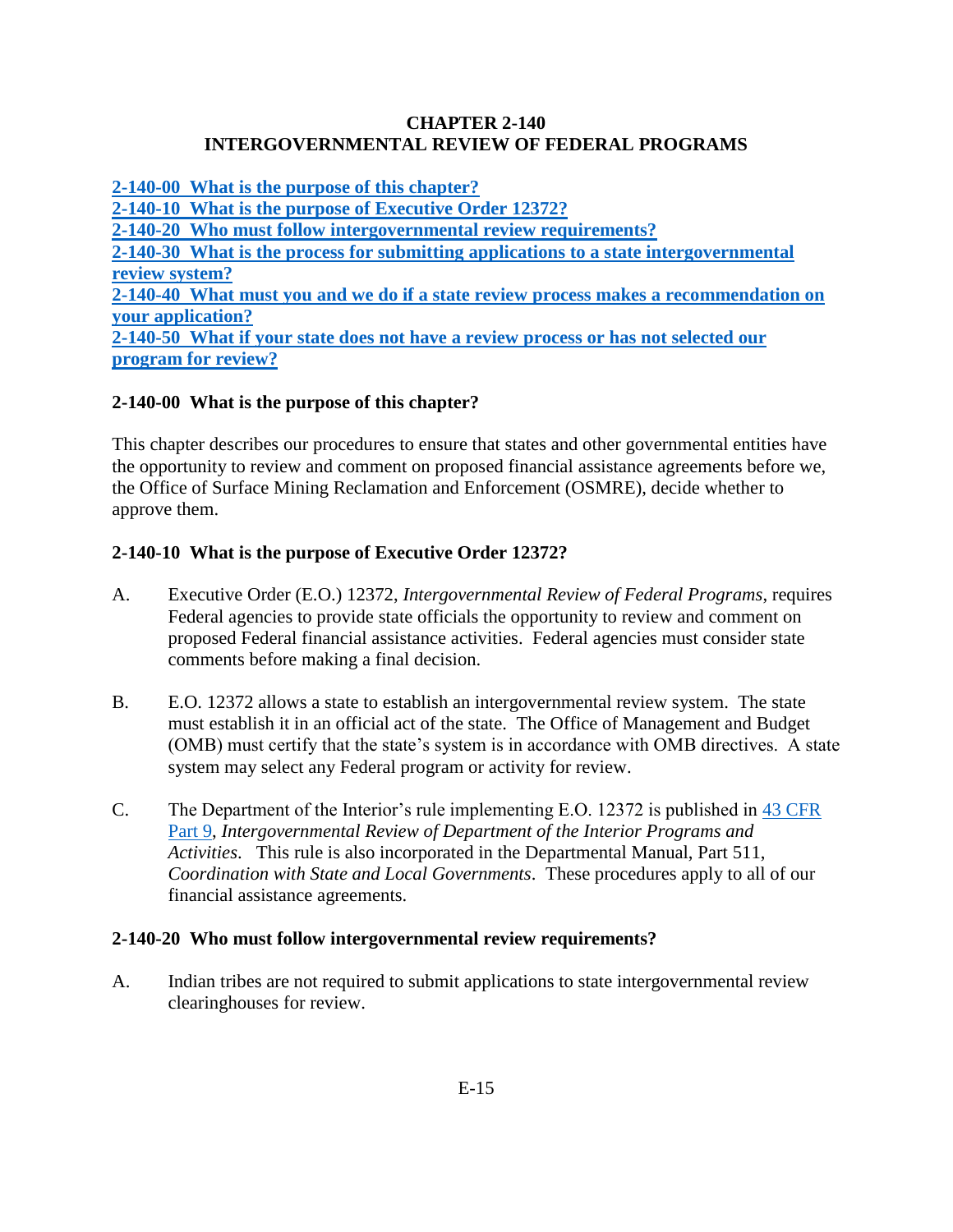- B. All other applicants for financial assistance must ensure that their applications meet their state's intergovernmental review requirements. If your state has an intergovernmental review process, and if they have chosen to review the OSMRE program you are applying for, you must submit your application for their review.
- C. Applications subject to intergovernmental review include new assistance agreements, and also amendments to increase funding for current assistance agreements.

### <span id="page-1-0"></span>**2-140-30 What is the process for submitting applications to a state intergovernmental review system?**

- A. You must submit your application for a new assistance agreement to the state Single Point of Contact (SPOC) at least 60 days before the planned award date. You must submit a continuation assistance application to the SPOC at least 30 days before the planned award date.
	- 1. For the purposes of intergovernmental review, OSMRE considers regulatory and Abandoned Mine Land (AML) grant applications to be continuation grants. AML grant applications are not considered new grants because they do not normally include information on specific proposed reclamation projects.
	- 2. To assure proper timing of reviews by the state system, you should indicate in your application (on the [SF 424](http://www.osmre.gov/forms/pdf/SF424.pdf) form, item 8, Type of Application) whether the application is for a continuation grant, or a new assistance agreement.
- B. You must provide evidence to us in your application that you provided the state system opportunity to comment on your proposal. You can show this on the SF 424 in Item 16, "Is Application Subject to Review by State E.O. 12372 Process?" and also in Item 3, "Date Received by State" and "State Application Identifier."

# <span id="page-1-1"></span>**2-140-40 What must you and we do if a state review process makes a recommendation on your application?**

- A. The state SPOC may send state process recommendations to us or to you. If you receive any recommendations or comments about your application from your state SPOC, either before or after we have awarded your agreement, you must send them immediately to the OSMRE office that received your application.
- B. We must make efforts to accommodate intergovernmental concerns by one of the following actions.
	- 1. Accept the recommendation.
	- 2. Reach a mutually agreeable solution with the state process.